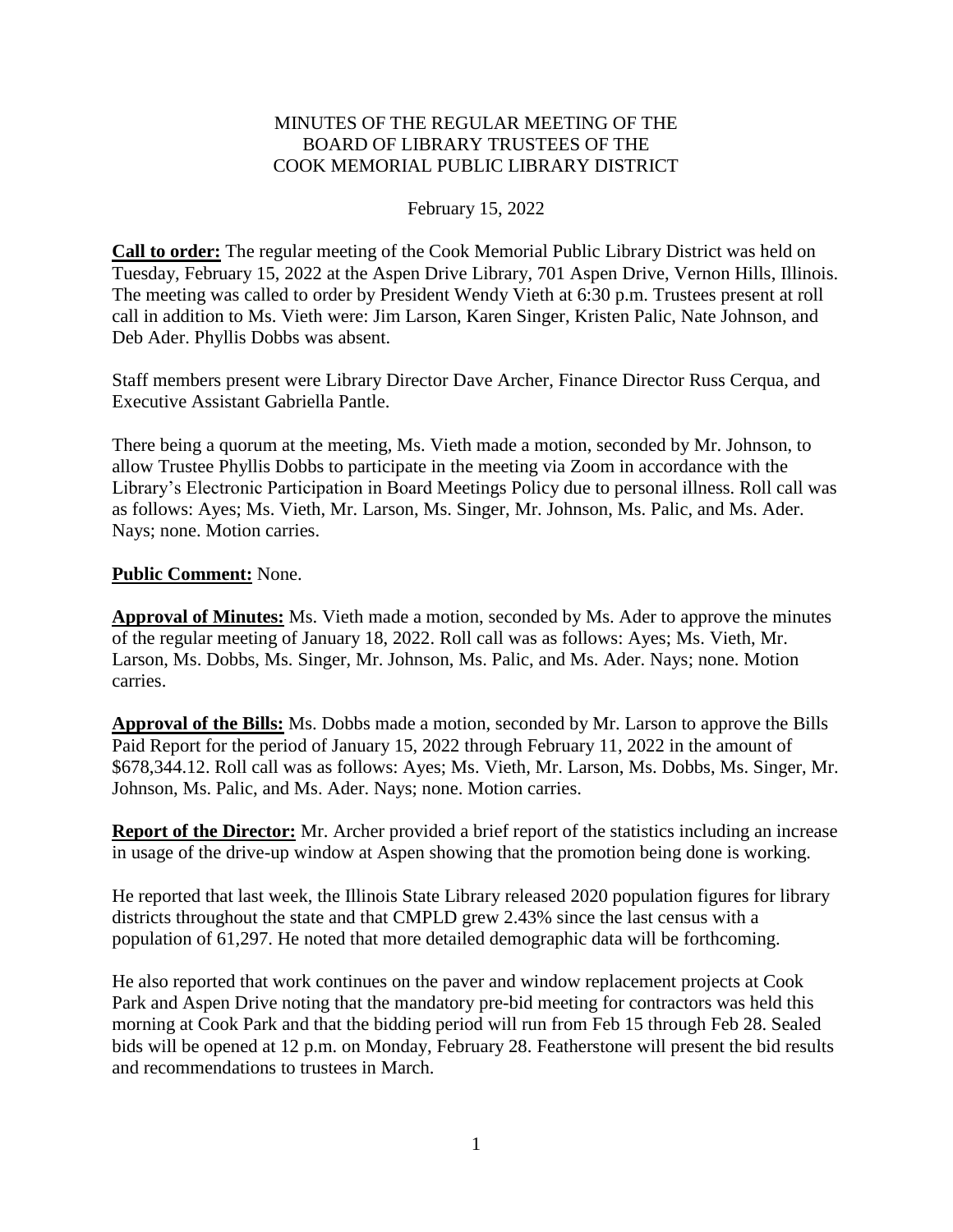He then announced that Trustees and library staff members with a certain level of spending authority will receive an email from the Lake County Clerk's office with a link to the updated Statement of Economic Interest (SEI) form. According to (5 ILCS 420/4), these individuals are required to file a SEI with the Office of the County Clerk by May 1 of each year. He noted that with the passage of the Illinois Governmental Ethics Act (5 ILCS 420/4A-102), a more detailed SEI form is now required to be filed. He asked that trustees please direct any questions they may have about the new form to him and he will contact the library attorney for guidance.

He also announced that the Public Library Association's (PLA) biennial conference will hold its first in-person national library conference in nearly two years on March 23-26 in Portland, OR. He noted that the FY22 budget includes funds for this conference allowing one manager to attend in person while several others will participate virtually. Attendees will learn innovative ideas, strategies, and techniques to help serve patrons better which they will present at the allstaff training session on May 13.

In his Library Services Update, Mr. Archer reported that on February 9, Governor Pritzker announced the end of the statewide indoor mask mandate effective Monday, February 28, 2022 but that the state intends to continue masking requirements in places such as daycare facilities and K-12 schools.

He stated that throughout the pandemic, the Library has consistently followed the guidance of local, state and federal public health officials by implementing a variety of layered mitigation strategies to help reduce the spread of COVID to staff and patrons. He noted that in keeping with the practice of following this guidance, it is his recommendation that, effective February 28, the Library align with the State by encouraging – but not requiring – the wearing of masks in all or most public areas of the library in accordance with current CDC and IDPH guidance. It is also his recommendation to make masking optional for staff in accordance with public health guidance.

He also stated that the issue is potentially a bit more complicated for the children's areas. He noted that senior managers will meet to discuss further, but potential options for these areas include:

- 1. Masks required in all children's areas (continuation of current practice).
- 2. Masks optional in all children's areas.
- 3. Masks 'requested' in all children's areas.
- 4. Masks optional in all children's areas except during designated after-school areas.

He announced that the majority of adult programming will be held in-person for the upcoming spring session, beginning in March, with hybrid and virtual-only programs also available. Children's programming will also be pivoting to more in-person programming, but virtual, independent and take home activities will continue, especially for kids five and under. Again senior managers will meet to discuss further, but potential options for children programming includes:

1. Masks required for all children's programs (continuation of current practice).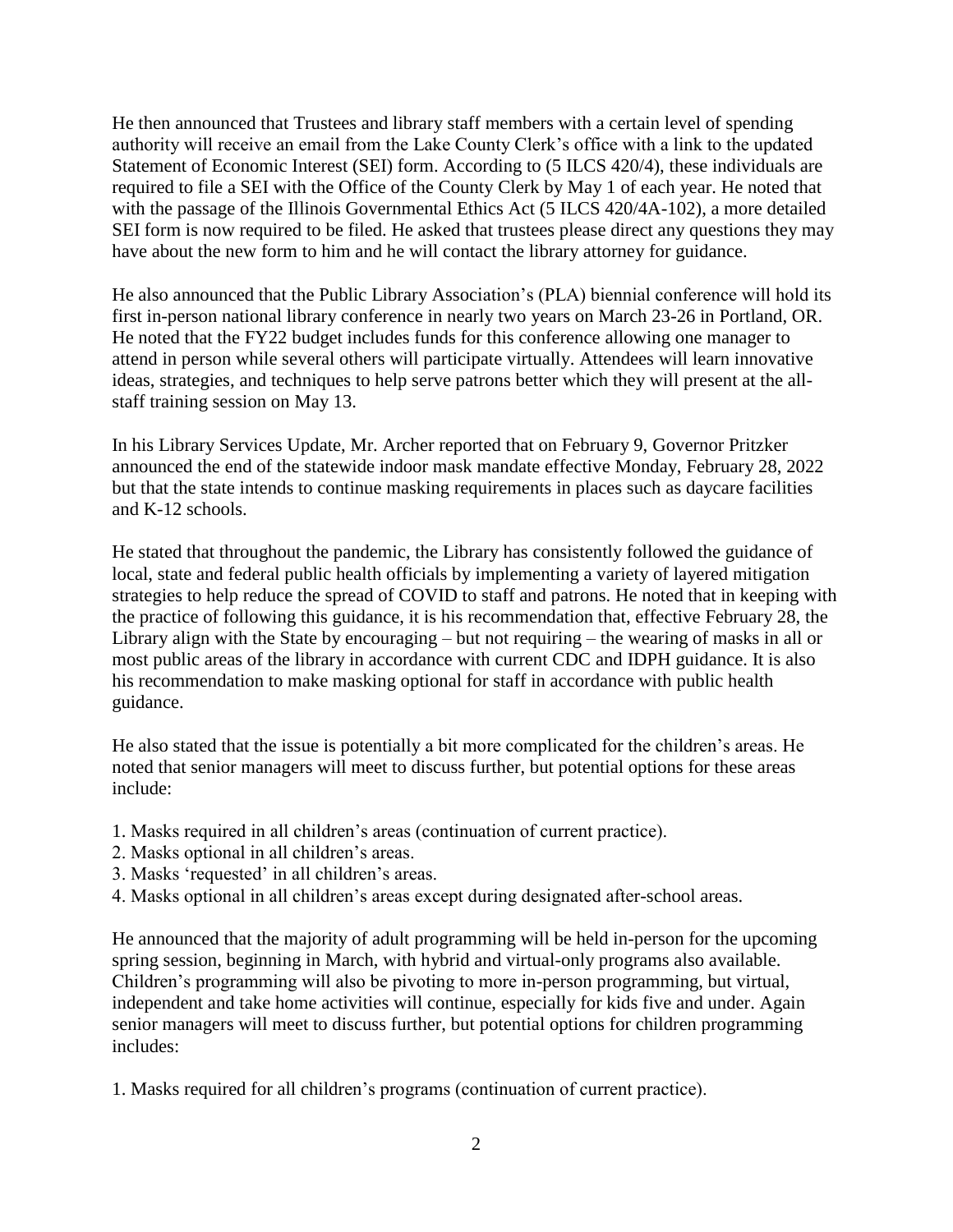- 2. Masks optional for all children's programs.
- 3. Masks required for programs targeted to kids 5 and under.

**Approve Report of the Director:** Ms. Dobbs made a motion, seconded by Ms. Vieth, to approve the report of the Director. Roll call was as follows: Ayes; Ms. Vieth, Mr. Larson, Ms. Dobbs, Ms. Singer, Mr. Johnson, Ms. Palic, and Ms. Ader. Nays; none. Motion carries.

## **Report of the President:** No report.

# **REPORTS OF COMMITTEES AND REPRESENTATIVES**

**Finance & Employee Practices:** Ms. Dobbs reported that on February 3 the Finance Committee met to discuss, among other things, how to allocate the surplus funds and also revisions to the Investment Policy.

Approval of Resolution 2021-2022/17: Mr. Archer reported that at the February 3 Finance meeting, the committee reviewed the FY22 operating budget through January 31, 2022 and determined that the budget could accommodate an advance on the Cost of Living Salary Adjustment (COLA) that would typically be administered on July 1, 2022. He noted that the Board had previously approved the FY2022 budget last August that included a 2.6% advance on the amount that would typically be administered on July 1, 2022. For tonight's meeting, Finance Committee members are making a unanimous recommendation to provide a 2% COLA increase retroactive to the start of the first pay period in January 2022 for eligible employees, detailed in Resolution 2021-2022/17. He then provided a chart showing the history of COLA and merit increases.

After some discussion, Ms. Dobbs made a motion, seconded by Ms. Vieth to approve Resolution 2021-2022/17 authorizing a 2% cost of living increase retroactive to January 9, 2022 for eligible employees. Roll call was as follows: Ayes; Ms. Vieth, Mr. Larson, Ms. Dobbs, Ms. Singer, H. **Ms**. Palic, Mr. Johnson, and Ms. Ader. Nays; none. Motion carries.

Approval of Resolution 2021-2022/18: Mr. Archer also reported that at the February 3 Finance meeting, the committee agreed to make a unanimous recommendation to the full board to approve the following items, detailed in Resolution 2021-2022/18.

- 1. Transferring \$843,000 from the General Fund to the Special Reserve Fund.
- 2. Allocating an additional \$50,000 in the General Fund to the reserve for the Outreach Vehicle Replacement. This amount is in addition to \$25,000 that has been budgeted in each of FY21 and FY22.
- 3. Allocating an additional \$25,000 in the General Fund to the reserve for Computer Replacements. This amount is in addition to \$85,000 that has been budgeted in each of FY21 and FY22.

After some discussion, Ms. Dobbs made a motion, seconded by Ms. Ader to approve Resolution 2021-2022/18 authorizing the transfer of \$843,000 from the General Fund to the Special Reserve Fund and a \$75,000 addition to reserves for the replacement of computers and Outreach vehicle.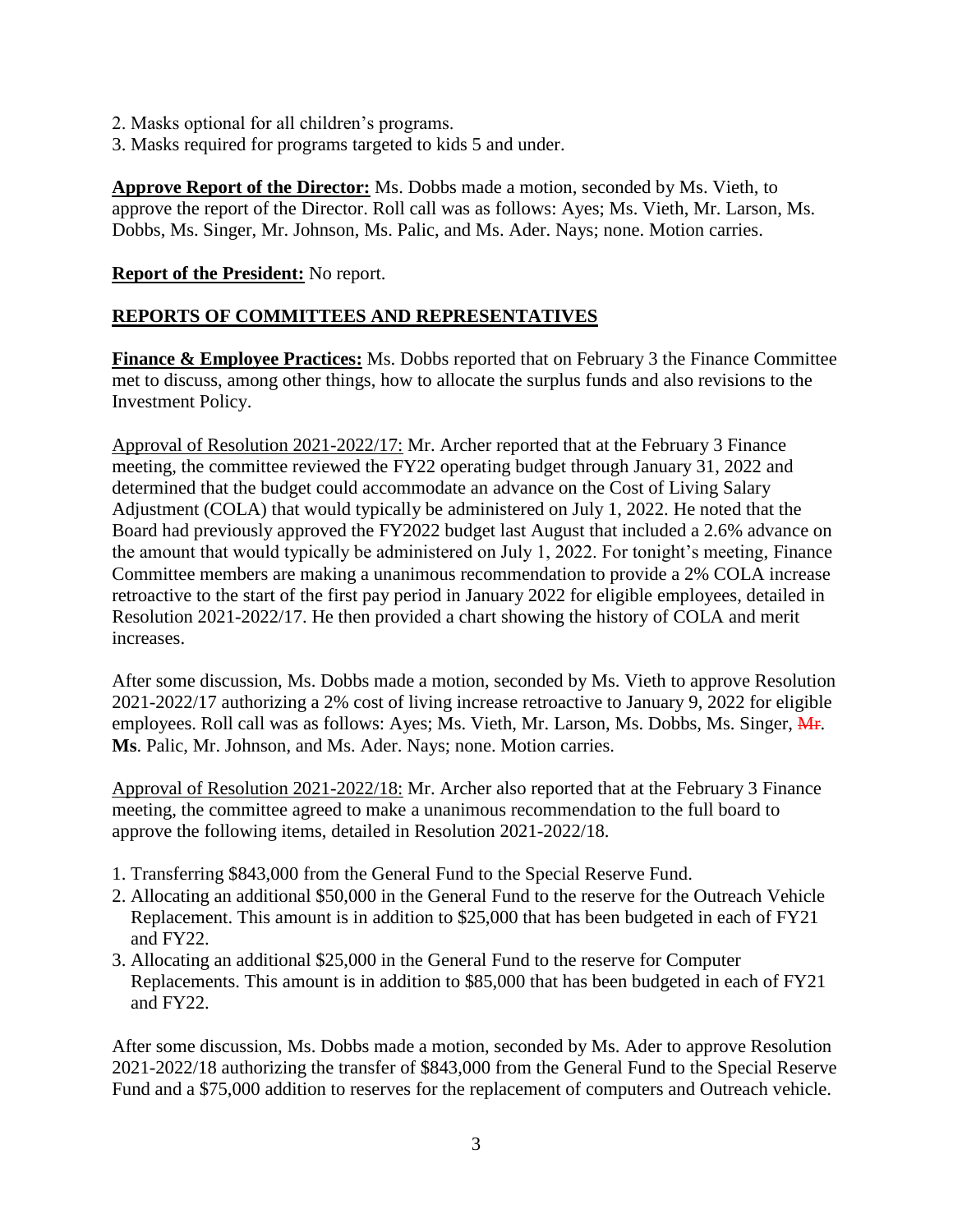Roll call was as follows: Ayes; Ms. Vieth, Mr. Larson, Ms. Dobbs, Ms. Singer, *MF. Ms. Palic*, Mr. Johnson, and Ms. Ader. Nays; none. Motion carries.

**Policy Review:** Ms. Ader reported that the committee has a meeting scheduled on March 22 at Cook Park Library.

# **Building and Grounds:** No report.

**Development:** No report.

**Technology:** No report.

**Resources, Services and Long Range Planning:** Ms. Vieth reported on the results of the consultant interviews and the discussion the committee held at their meeting just prior to the board meeting tonight. At that meeting, the committee agreed to make a recommendation to the full board to accept the proposal from SKA Associates. Ms. Vieth then made a motion, seconded by Mr. Johnson to hire SKA Associates to facilitate CMPLDs Strategic Plan. Roll call was as follows: Ayes; Ms. Vieth, Mr. Larson, Ms. Dobbs, Ms. Singer, Mr. **Ms.** Palic, Mr. Johnson, and Ms. Ader. Nays; none. Motion carries.

**Village of Libertyville Parking Commission Representative:** No report.

**Friends' Representative:** No report.

**RAILS Representative:** No report.

**Historical Society Representative:** Ms. Singer reported that the Historical Society is very close to launching their new website.

**Other Business:** Mr. Johnson reported that he was talking to some patrons about a new cooking technique called Sous Vide but that the appliance is very expensive. He suggested that maybe the Library could explore buying one or two at each location to check out to patrons. Mr. Archer will do some background information and get back to the board.

**Communications:** Ms. Ader noted how much the Library's social media presence as stepped up recently and that the Communications Coordinator is doing a great job!

### **Public questions:** None.

**Adjournment:** Ms. Ader made a motion, seconded by Ms. Singer to adjourn the meeting. Having no further business, the meeting was adjourned at 7:27 p.m. Roll call was as follows: Ayes; Ms. Vieth, Mr. Larson, Ms. Dobbs, Ms. Singer, Mr. Johnson, Ms. Palic, and Ms. Ader. Nays; none. Motion carries.